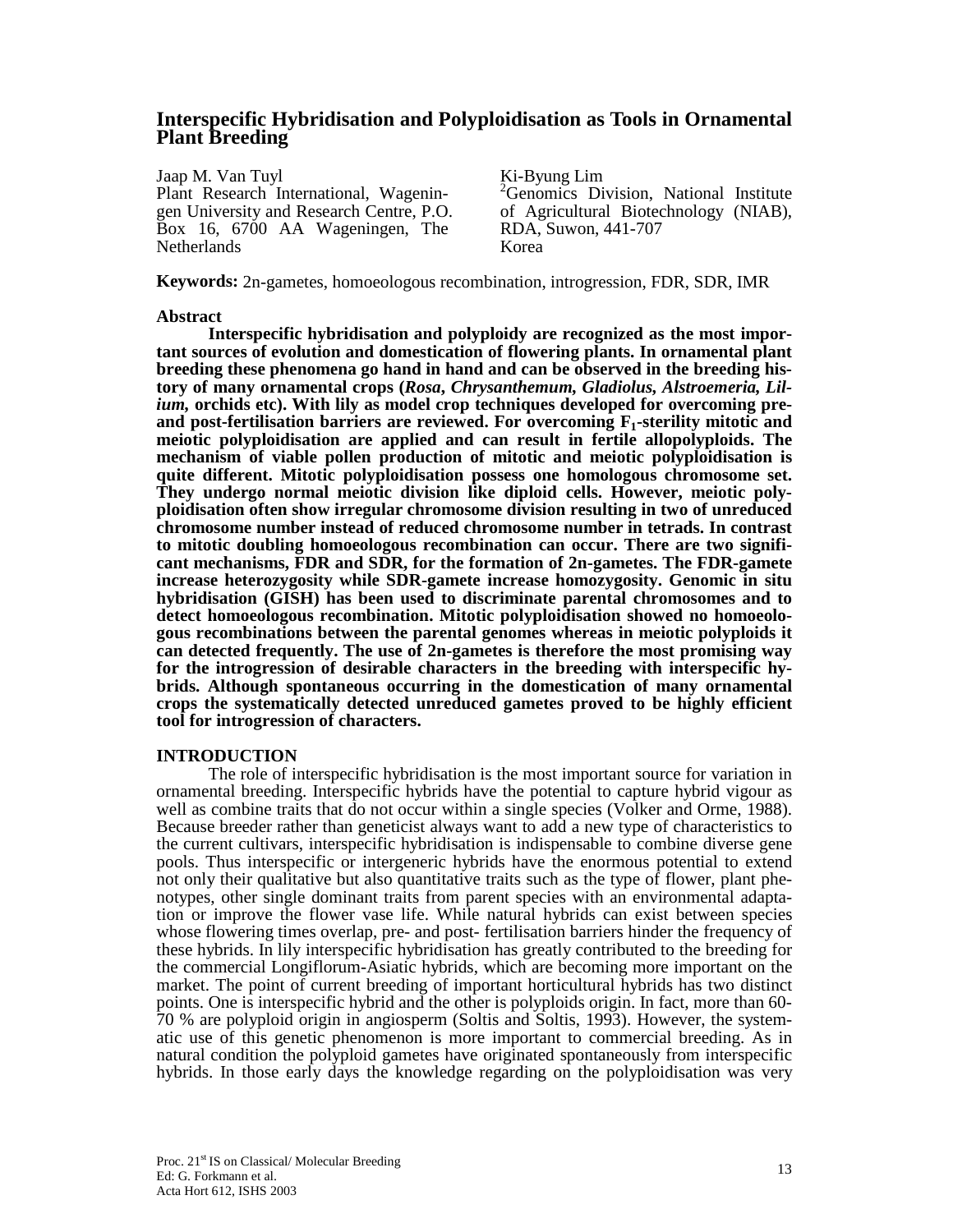poor, the horticultural breeders were successful in creating considerable genetic variation. These efforts were subsequently responsible for selecting thousands of horticultural varieties in some of the crops. However, the genetic consequence of the interspecific hybridisation has not been dealt in finding the efficient way for the introgression. Therefore, it is important to elucidate the cytogenetic composition of many of these crops in order to practice a more systematic breeding. The number of produced interspecific hybrids and their backcross progenies solely depended on the seed set after normal sexual hybridisation until plant tissue culture techniques has not been settled. However, the prevalence of pre- and post-fertilisation barriers to crossing species, as well as the high degree of sterility of the  $F_1$ -hybrids, hinder introgression between two species and, when successful, it was a highly laborious and frustrating process. Nevertheless, the introduction of ovule culture and embryo-rescue methods has greatly facilitated wide hybridisation followed by backcrossing in a wide variety of plant species (Hadley and Openshaw, 1980; Van Tuyl et al., 1990; Van Tuyl and De Jeu, 1997; Buitendijk et al., 1995; De Jeu and Jacobsen, 1995). Although these techniques opened the possibilities for the production of interspecific hybrids and backcross progenies on a large scale, the next important steps of selecting genotypes from the backcross derivatives, i.e., selection methods, were required. In this context, the recently developed molecular cytogenetic techniques are potentially of great value for improving the efficiency of introgression. The development of polyploid forms of breeding in ornamental plants has also been important. In *Cyclamen*, experiments to develop triploids between the diploid and tetraploid have been attempted (Takamura and Miyajima, 1999). In *Delphinium*, new cultivars, which resulted from hybridisation among plants with different ploidy levels, have appeared in recent years.

A combination of in situ hybridisation and molecular markers can be not only useful for monitoring the hybrids and back cross progenies for introgression but also for elucidating the modes of origin of 2n-gametes, the extent of genetic recombination and the phylogeny of the species and hybrid cultivars. In the paper the role of polyploidisation in interspecific hybridisation of ornamentals with *Lilium* as model crop is reviewed.

### **INTERSPECIFIC HYBRIDISATION**

#### **Techniques for Overcoming Pre-Fertilisation Barriers**

In order to introduce valuable economic traits such as disease resistance, flower shape and colour, from wild species into the cultivar assortment, it is essential to overcome interspecific crossing barriers. Several techniques hitherto, as the cut style method, the grafted-style method and the in vitro isolated ovule pollination technique, have been developed to overcome pre-fertilisation barriers (Van Tuyl et al., 1991). To overcome prefertilisation barrier, the environmental conditions such as high temperature, hormone treatment (Ascher, 1973), specific protein and exudates (Martin, 1970) and lipids (Wolter-Arts et al., 1998) can be applied.

#### **Techniques for Overcoming Post-Fertilisation Barriers**

Post-fertilisation barriers can be circumvented by in vitro rescue methods as embryo, ovary-slice and ovule culture in case of lily and other important ornamentals. Interspecific hybridisation is highly relied on the genotype combination among species. Fertilisation can be classified into embryo and endosperm formation. Failure of the fertilisation in interspecific hybridisation is assumed mainly due to genetic discrepancy and chromosome degeneration during cell division of the zygote. In interspecific hybridisation of *Lilium*, the embryo and endosperm formation and development can be categorized in different groups. Because of the development of embryo is highly affected by the development of endosperm. If there is no endosperm formation, normally the embryo cannot survive anymore. In this case, very early embryo rescue such as ovary slice culture may helpful. There are several obligations in interspecific hybridisation, which are important to know why interspecific hybridisation cannot be successful. Firstly, fertilisation has to be successful both embryo and endosperm. Secondly, embryo development has to be checked.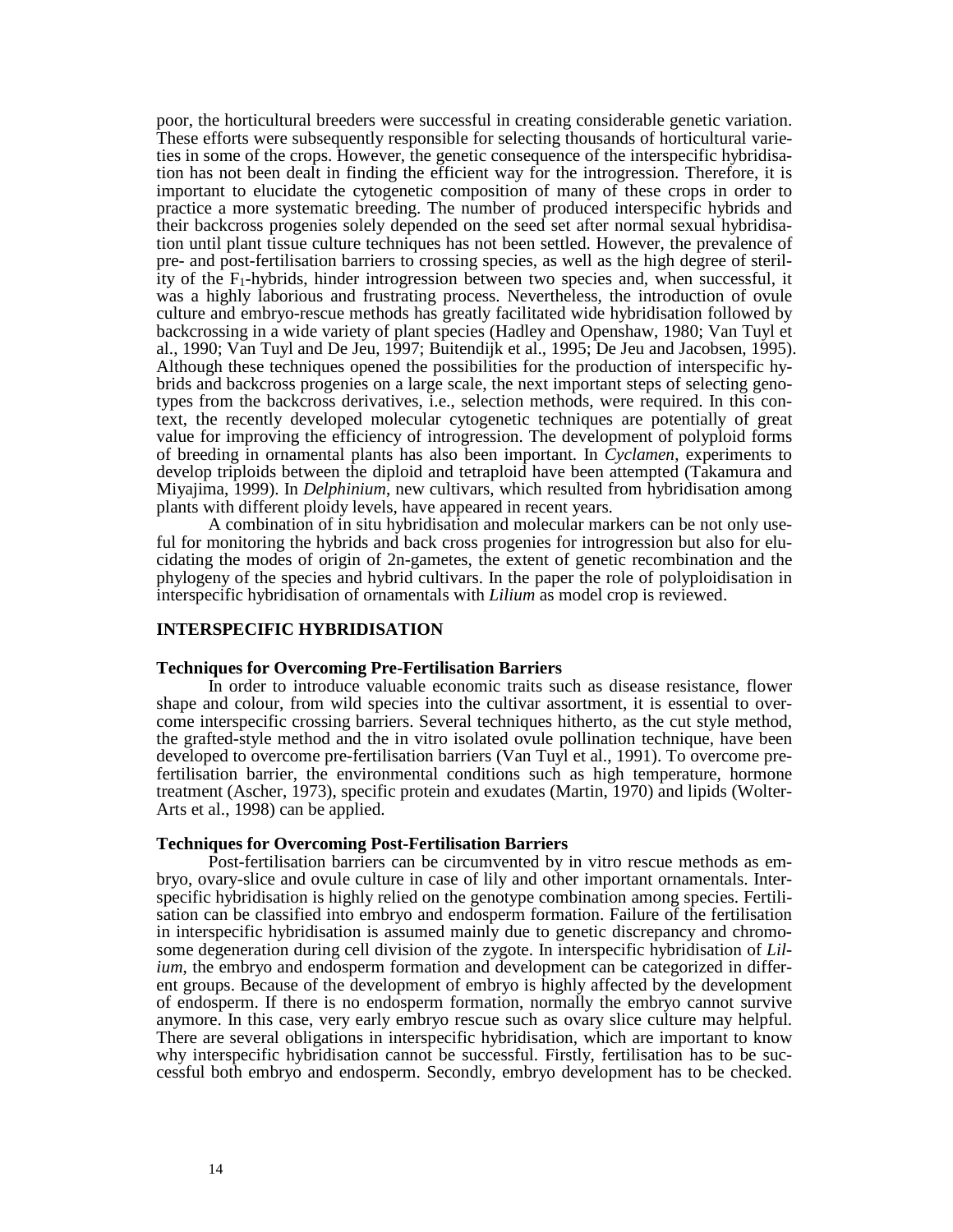Thirdly, endosperm development has to be monitored. Based on the results of certain cross combination, suitable rescue method can be applied (Van Tuyl et al., 2002). In this case, the time of embryo rescue looks important but it is not always effective for the embryo rescue. For unknown reasons embryos degenerate in a very early stage even several days after fertilisationalthough it is not clear whether or not the fertilisation has been occurred normally. In the case of early embryo degeneration the ovary slice culture method is preferred. Many cases showed that endosperm grows longer than the embryo. When the embryos are degenerated in a middle stage of the development, ovule culture can be applied. In all crosses made in *Delphinium* by Honda & Tsutsui (1997), pollen germination was normal on the stigma, and numerous pollen tubes reached the upper part of the ovary. The observations may confirm that although fertilisation itself might occur normally, a post-fertilisation barrier arose. Hybrid embryos from these crosses probably were aborted due to the lack of endosperm development. Interspecific hybrids in ornamental crops have been reported in *Lilium* (Van Tuyl et al., 1996), *Lupinus* (Gupta et al., 1996), *Sandersonia* (Morgan et al., 2001), *Alstroemeria* (De Jeu and Jacobsen, 1995), *Tulipa* (Van Creij et al., 1997) and many others crops (Ewald, 1996; Sharma et al., 1996).

### **Integrated Techniques for Overcoming Pre- and Post-fertilisation Barriers**

Integrated techniques have been considered to handle both pre- and post-fertilisation barriers. Unlike the other techniques, which retain the zone of inhibition (stigma and style) and manipulate pollen germination and pollen tube growth to overcome pre-fertilisation barriers, in vitro pollination brings pollen grains in direct contact with the ovules, and is, therefore, considered more effective (Willemse et al., 1995).

In *Lilium* various combinations of in vitro pollination (cut-style and grafted-style method) and embryo rescue (ovary, ovule and embryo culture, placental pollination), were applied in order to control the whole fertilisation process (Van Tuyl et al., 1991; Janson, 1993; Chi, 2000). This resulted into a range of new interspecific hybrids (Van Creij et al., 1993; Van Tuyl et al., 1996). Using these techniques wide interspecific lily crosses with species and cultivars from the different sections of the genus *Lilium* (*L. longiflorum*, *L. henryi*, *L. canadense L. concolor*, *L. dauricum*, *L. candidum*, *L. rubellum*, *L. martagon*, Asiatic and Oriental hybrids) could be made. Hybrids originating from intersectional crosses (e.g. *L. longiflorum* x *L. concolor*, *L. longiflorum* x *L. dauricum*, *L. longiflorum* x *L. henryi*, *L. longiflorum* x *L. martagon*, *L. longiflorum* x *L. candidum*, *L. longiflorum* x Asiatic hybrids (LA), *L. longiflorum* x Oriental hybrids (LO), *L. longiflorum* x *L. rubellum*, *L. longiflorum* x *L. canadense*, Oriental x *L. auratum* x *L. henryi*, *L. longiflorum* x (*L. longiflorum* x *L. rubellum*) Oriental x Asiatic hybrids (OA) and *L. henryi* x *L. candidum*) have been produced. Especially the Oriental x Asiatic hybrids are a break-through in lily breeding and a promise for the future. Similar results were obtained from interspecific crosses in *Tulipa* and intergeneric crosses between *Nerine* and *Amaryllis* (Van Tuyl et al., 1990, 1991; Van Creij et al., 1999). Until now in vitro fertilisation for bulbous crops has not been achieved using isolated sperms and eggs.

### **POLYPLOIDISATION**

# Polyploidisation Techniques for Overcoming F<sub>1</sub>-Sterility and Introgression

The introgression of summer-hardiness traits into *Impatiense hawkeri* germplasm has been hampered by sterility in the interspecific hybrids (Arisumi, 1974, 1975) and in their offspring (Pasutti and Weigle, 1980). Amphidiploidy has been used to create male and female fertility (Arisumi, 1975; Pasutti et al., 1977), but this has made introgression more difficult because segregation in progenies is hindered (Arisumi, 1975). Naturally occurring pollen fertility has been found sporadically among interspecific hybrids without the use of amphidiploidy (Weigle & Pasutti, 1976; Pasutti, 1977; Pasutti & Weigle, 1980). Methods for estimating pollen fertility include counting unstained, normal-looking pollen grains (Arisumi, 1975) or grains stained with acetocarmine (Arisumi, 1974; Merlin & Grant, 1986). Hicks et al. (1987) showed that an *Impatiens platypetala x hawkeri*  $F_1$  hy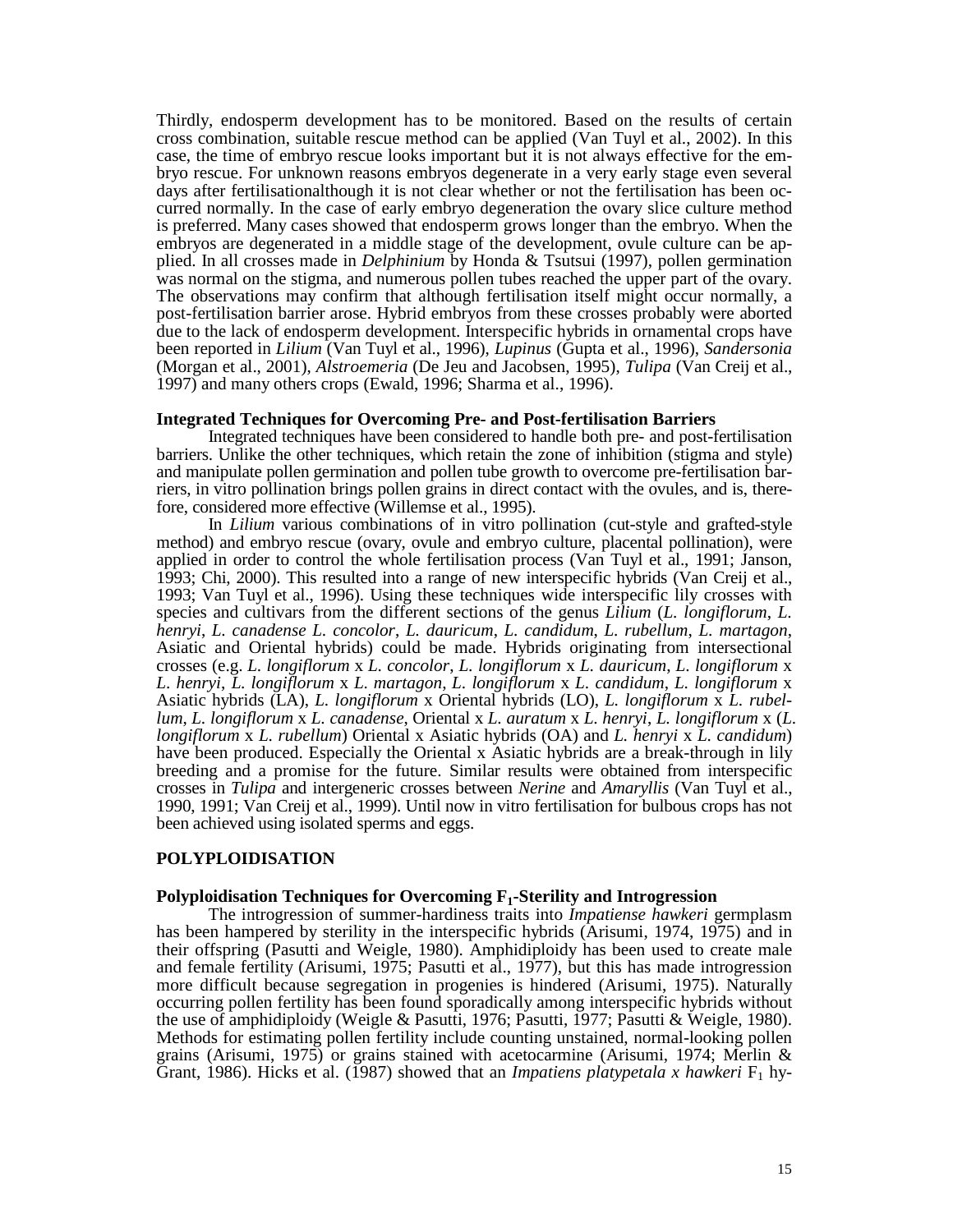brid produced pollen that could be germinated quickly in a petri dish on the surface of 2 % agar, and that there was a close relationship between pollen germination in vitro and seed set on a seed parent tester in vivo. Acetocarmine or Aceto orcein and FDA (Fluoro diacetate) have been used for the staining of fertile pollen in many crops. Especially pollen from interspecific or intergeneric hybrids can be checked for their fertility. Under the stereo microscope, pollen from *Liliaceae* can be observed easily for their size as n- and/or 2n-pollen. Because pollen of distantly related interspecific or intergeneric hybrids can not be germinated in a normal condition, however, a low percentage pollen are able to germinate. In this case we have a clue that these viable pollen is not reduced but exists of only unreduced pollen. Most of unreduced gametes are produced by FDR with maximum heterozygosity. Theoretical point of view of FDR, there are some extent of homoeologous recombination between parental genomes. Lim et al. (2001, 2003) showed using GISH that lily chromosome segments from wild species are transferred into domesticated hybrids by different mechanisms of 2n-gametes production.

#### **Mitotic Polyploidisation**

In almost all cases, the  $F_1$  hybrids of distantly related species are highly sterile. In most cases sterility is resulted from the disturbed chromosome division during meiosis which leads to the formation of spores with unbalanced chromosome constitution leading to sterility. The most widely used method of restoring fertility in interspecific hybrids is by doubling the chromosome number of the  $F_1$  in order to produce an amphidiploid. Because of homologous chromosomes pair with each other, meiosis will be normal. The pollen can be viable with balanced euploid number. One great drawback of this approach is, however, that because of the preferential pairing of chromosomes between the constituent genomes of the hybrid, the possibility for homoeologous chromosome pairing and crossing-over is dramatically reduced. Since homoeologous recombination is a crucial prerequisite for introgression of specific desirable characters into a cultivar, chromosome doubling of the  $F_1$  hybrid is not a desirable method. However, whole chromosomes can be added to the backcross progenies as has been demonstrated in the case of diploid (2n=2x=24) hybrid of *Lilium longiflorum*  $\times$  *L. rubellum* and their BC<sub>1</sub> progeny using GISH (Lim et al., 2000). However, in this intersectional hybrid there is evidence for homoeologous chromosome pairing and crossing-over but such recombinant products cannot be transmitted into next generation due to sterility. Although there is a drawback being reduced homoeologous recombination, there are many chromosomes from donor into recipient plant. In this case whole chromosomes are introgressed rather than chromosome segments. As will be described below for a different hybrid, through the use of 2ngametes homoeologous recombinant products can be recovered in the backcross progeny. In Table 1 of ten genera examples are listed in which restoring of fertility was accomplished by chromosome doubling.

### **Meiotic Polyploidisation (Occurrence of 2n-Gametes)**

Occasionally, plant species and interspecific hybrids produce 2n-gametes instead of the normally expected haploid, or n-gametes. When they occur in interspecific hybrids in some extent of viability, 2n-gametes can be used for the production of sexual progeny either through crossing or selfing. Progenies in these cases consist of polyploids and offer an alternative to somatic chromosome doubling. If 2n-gametes from only one parent was crossed to diploid counterpart parent, 3x progeny will be produced in general. Indeed, meiotic doubling has been practised successfully in some of the crops such as *Alstroemeria* (Ramanna, 1992; Buitendijk et al., 1997; Kamstra et al., 1999), and *Lilium* (Van Tuyl, 1989; Lim et al., 2000, 2001, 2003).

Unlike mitotic doubling, sexual polyploidisation saves time that would have required for colchicine treatment. But the most important advantage of meiotic doubling is that homoeologous recombination occurs during meiosis in the diploid interspecific hybrid and many alien chromosome segments can be transmitted. Because, unlike in a somatically doubled allotetraploid, the homoeologous chromosomes are forced to pair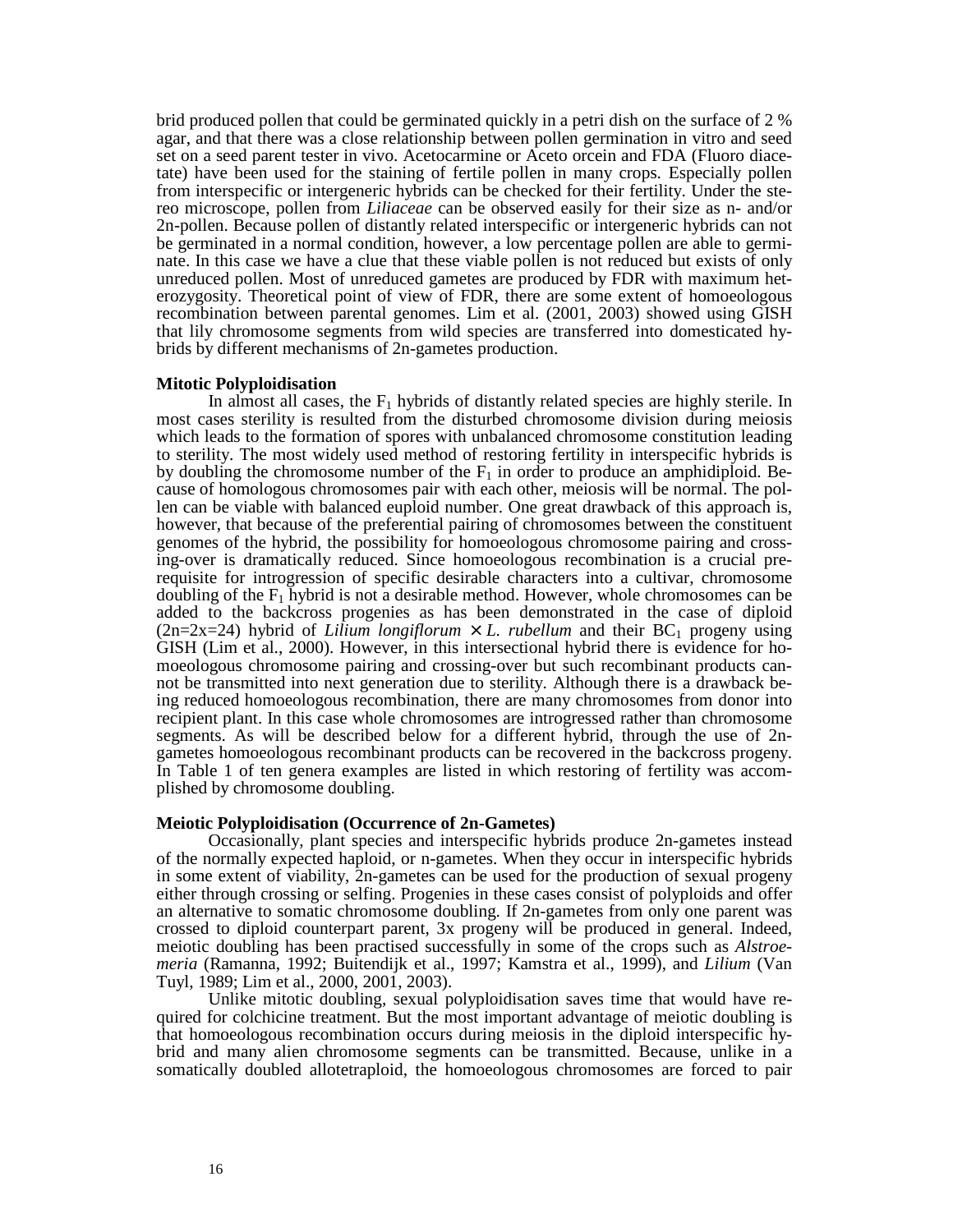during meiosis diploid interspecific hybrid. This forms the basis for the occurrence of intergenomic recombination in the 2n-gametes. Such homoeologous recombination due to crossing-over has been clearly demonstrated in the case of *Alstroemeria* (Kamstra et al., 1999), *Lilium* (Karlov et al., 1999; Lim et al., 2001) and *Gasteria lutzii* × *Aloe aristata*  (Takahashi et al, 1997) (Table 2).

There are two main mechanisms known so far viz. FDR and SDR (Veilleux, 1985). Recently a third mechanism 'IMR' was reported by Lim et al. (2001) in lily. Because homoeologous chromosome pairing can be highly variable in interspecific hybrids, ranging from the formation of only univalents, i.e., without any crossing-over, to complete pairing as bivalents (high degree of crossing-over) in some of the spore mother cell, several mechanisms can be considered. The most common mechanism of 2n-gamete formation is FDR. There are two types of FDR gametes, so called, FDR with homoeologous recombination and FDR without homoeologous recombination. It is interesting that FDR with homoeologous recombination is more often than FDR without homoeologous recombination analysed in lily  $BC<sub>1</sub>$  plants.

In view of the occurrence of different types of meiotic restitution mechanisms in distant hybrids, it is possible to predict the potential outcome of using 2n-gametes in breeding provided we have knowledge of the modes of their origin. From the literature on the occurrence of 2n-gametes in plants it is clear that they occur in almost all plants (Harlan and de Wet, 1975) but their frequencies vary greatly. There are claims that different mechanisms of nuclear restitution are determined by single genes in crops like potato (Mok and Peloquin,, 1975) and many other crops (review, Britagnolle and Thompson, 1995; Veilleux, 1985). Table 2 summarize the occurrence of 2n-gametes in a number of ornamental crops. Although the occurrence of unreduced gametes in generally is rare it appeared from our own research that induction or increase of unreduced gametes is possible by i.e. temperature shock treatment during flower development.

Although it can be laborious it is possible to select genotypes that produce reasonably high frequencies of 2n-gametes so that they can be used in breeding. When sterile hybrids produce even low frequencies of 2n-gametes it is possible to obtain sexual polyploids easily simply because they are the only viable gametes. On the other hand, when both n- and 2n-gametes are produced in a fertile diploid plant, the progeny consists of a mixture of diploids and polyploids (Van Tuyl et al., 1989). The number of diploids is normally higher than that of triploids because of counterpart gamete is also haploid so that embryo-endosperm ratio will be stable. The selection of polyploids will be laborious in this case. However, in a considerable number of plant species a phenomenon called 'triploid block' operates and in these the selection of polyploids can be highly efficient. As regards the second question on how to proceed with triploids and allotetraploids derived from uni- and bi-lateral sexual polyploidisation, there is considerable literature on using both triploids and allotetraploids but certain aspects have been ignored in the past. Generally triploids are regarded as sterile and of little interest in breeding. However in vegetative propagated ornamentals like *Alstoemeria* and lily the triploid ploidy level is preferred over diploids and tetraploids. A cursory survey indicates that triploids have been used successfully as parents in planned crossings (reviews, Brandham, 1982) as well as during spontaneous polyploidisation, e.g., *Narcissus*, extensively (Throckmorton, 1980). An interesting feature of triploids is that it is possible to generate progenies with near diploid (circa diploid) or tetraploid chromosome constitution by making 3x-2x (or reciprocal) and 3x-4x (or reciprocal) respectively. The progeny with a near diploid constitution are potentially useful for breeding at the diploid level as has been demonstrated in the case of analytic breeding in potato and other polysomic polyploids. Like in other plant species, near diploid progenies have been obtained by crossing a triploid *Lilium* hybrid (2n=3x=36) with diploid  $(2n=2x=24)$  genotypes (Lim et al., 2003). The different ploidy levels observed between 3x-2x and 3x-4x crosses are possibly caused by preferential fertilisation or survival resulting in a different ratio of chromosome numbers between the embryo and endosperm. Though *Lilium* has tetrasporic, eight nucleate type of embryo sac formation (Fritillaria type), the observed difference between the progeny types in 3x-2x and 3x-4x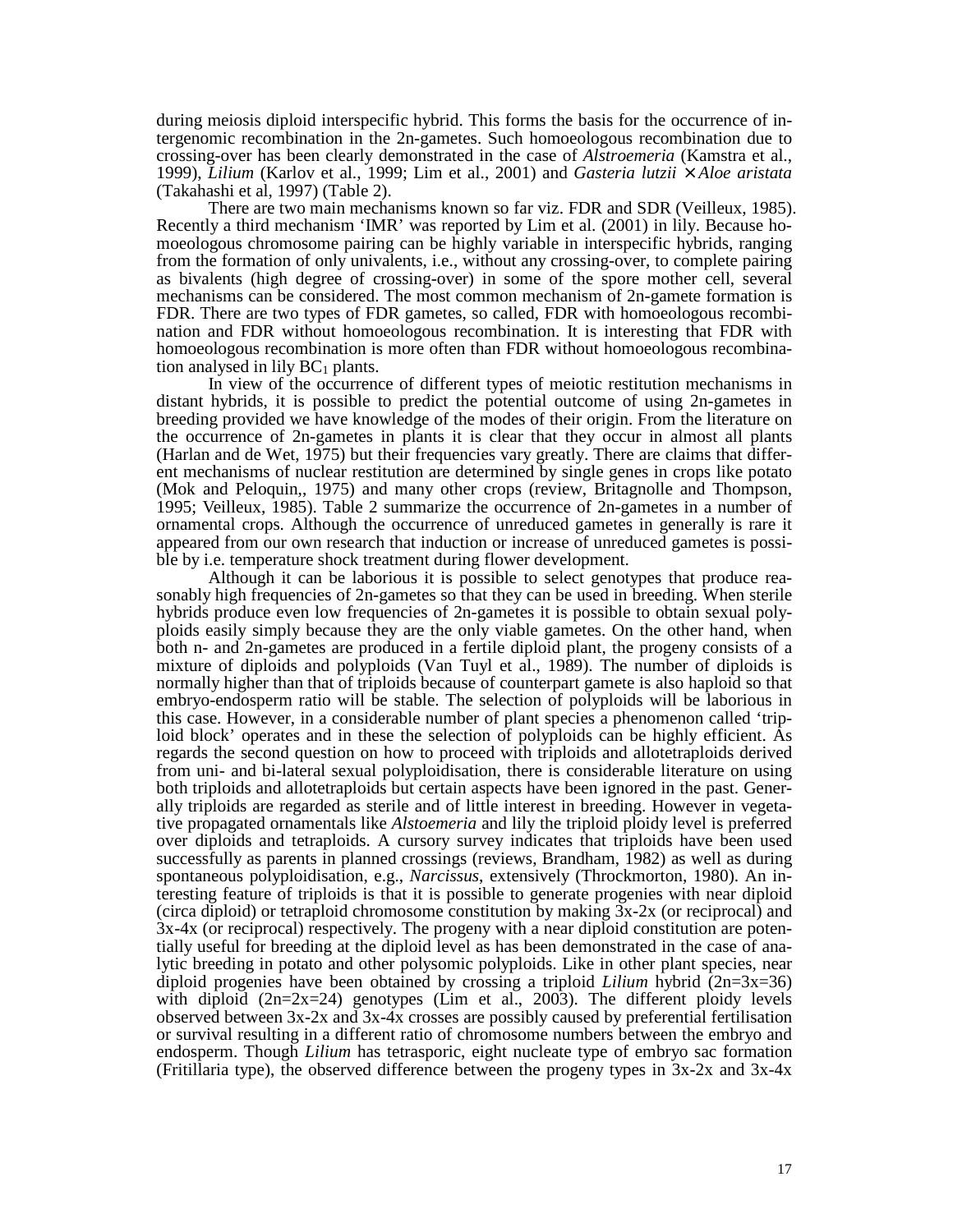crosses is comparable to that of observed in monosporic eight nucleate type (Polygonum type) that predominate in most genera of Angiosperm. An important feature of the genome constitution of the progenies was that the homoeologous recombinant chromosomes were transmitted intact from  $BC_1$  to  $BC_2$  progenies in variable numbers. In addition, there was evidence for the occurrence of new homoeologous recombinations in the triploid  $BC<sub>1</sub>$ (Lim et al., 2003).

### **Genetic and EpigeneticInteractions in Allopolyploid Plants**

One putative hybrid (2n=24) from *Delphinium hybridum* 'Galahad' (2n=32)  $\times$  *D*. *grandiflorum* (2n=16) showed that some of phenotypic characters were similar to *D. hybridum* 'Galahad', others are look like *D. grandiflorum.* The leaf shape of this hybrid was intermediate between those of the parents. The percentage of viable pollen of parents was about 76 %, whereas that of the  $\overline{D}$ . *hybridum*  $\overline{G}$  Galahad<sup> $\overline{Y}$   $\times$  *D. grandiflorum* hybrid was</sup> only 8.5 %. The hybrid failed to yield viable seeds either by self-pollination and back crossing (Honda et al., 2003).

Whereas wild allopolyploid plants are well adapted for a long time, man-made allopolyploids are typically unstable. Some progenies of  $3x \times 2x$  cross of interspecific lily hybrids died in vitro stage, while others grew very vividly. This instability refers to the appearance of unexpected changes in phenotype, such as homeotic transformation and lethality, and in genome structure, such as chromosomal rearrangements and changes in the number and distribution of repeated DNA sequences within heterochromatin. However, the molecular mechanisms underlying these adaptive steps remain obscure (Comai, 2000). Interspecific hybrids between distant relatives are usually sterile. Allopolyploids represent a special type of hybrid that contain two parental genomes undergo little intergenomic recombination and thus maintain their integrity through sexual generations. Domestication of closely related interspecific hybrid might be more reliable. Because the homoeologous chromosomes between parental species or subspecies are able to pair at higher level so that many breakpoints of homoeologous recombination are possible just nearly the same act as homologous intra-specific recombination. That's how natural allopolyploids have been adapted more stably rather than man-made allopolyploids. In an ancient era some species in the same genus were more homologous in their genomes, that may affect more chance being natural allopolyploids. Therefore, karyotypic stability is achieved at the expense of the evolutionary flexibility provided by unhindered recombination between the parental genomes. One factor that favours allopolyploids may be heterosis generated by the combination of homoeologous genes (Allard et al., 1993; Jiang et al., 1998).

Although the prominent role of polyploids in plant breeding has long been recognized, underlying mechanisms of gene expression, causing the novel variation are still poorly understood. New research approaches are being used to study these mechanisms and the results should provide a more complete understanding of polyploidy (Osborn et al., 2003).

#### **CONCLUSIONS**

In ornamental plant breeding interspecific hybridisation and polyploidisation are phenomena which go hand in hand and can be observed in the breeding history of many ornamental crops. Pre- and post-fertilisation barriers can be overcome by the application of a range of techniques, varying from pollination techniques, ovule and embryo rescue to polyploidisation. The doubling of chromosomes and the use of  $2n$ -gametes overcomes  $F_1$ sterility and enhance introgression of characters. Search and induction of unreduced gametes in interspecific hybridisation programmes is an underestimated field of research. The application of molecular genomic and cytogenetic techniques like FISH, GISH and MAS can be of great help for fastening interspecific hybridisation programmes.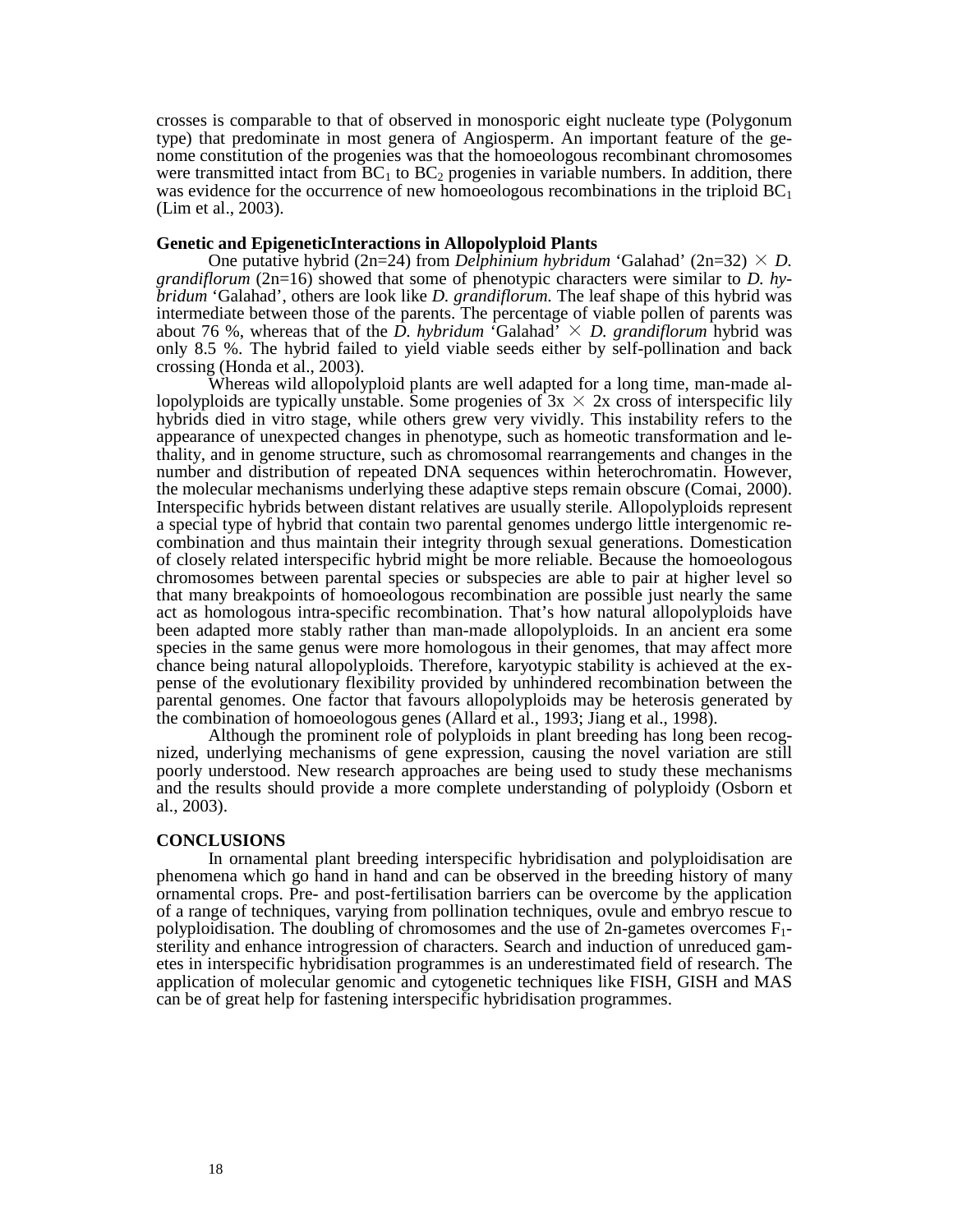### **Literature Cited**

- Allard, R.W., Garcia, P., Saenz-de-Miera, L.E. and Perez de la Vega, M. 1993. Evolution of multilocus genetic structure in *Avena hirtula* and *Avena barbata*. Genetics 135: 1125–1139.
- Arisumi, T. 1964. Colchicine-Induced tetraploid and cytochimeral daylilies. Journal of Heredity 55: 255-261.
- Arisumi, T. 1973. Morphology and breeding behavior of colchicine-induced polyploid *Impatiens* spp. J. Am. Soc. Hort. Sci. 98: 599–601.
- Arisumi, T. 1974. Chromosome numbers and breeding behavior of hybrids among Celebes, Java, and New Guinea species of *Impatiens* L. Hort. Sci. 9: 478–479.
- Arisumi, T. 1975. Phenotypic analysis of artificial and natural amphidiploid cultivars of New Guinea and Indonesian species of *Impatiens* L. J. Am. Soc. Hort. Sci. 100: 381– 383.
- Asano, Y. 1982. Chromosome association and pollen fertility in some interspecific hybrids of *Lilium*. Euphytica 31: 121-128.
- Ascher, P.D. 1973. The effect of pre-pollination stylar flush on pollen tube growth in heattreated styles of *Lilium longiflorum* Thunb.. Incompatibility Newsletter 3: 4–6.
- Brandham, P.E. 1986. Evolution of polyploidy in cultivated *Narcissus* subgenus *Narcissus*. Genetica 68: 161-167.
- Brandham, P.E. 1982. Inter-embryo competition in the progeny of autotriploid Aloineae (Liliaceae). Genetica 59: 29–42.
- Bretagnolle, F., and Thompson, J.D. 1995. Tanksley review No.78. Gametes with somatic chromosome number: mechanisms of their formation and role in the evolution of autoploid plants. New Phytologist 129: 1−22.
- Buitendijk, J.H., Pinsonneaux, N., Van Donk, A.C., Ramanna M.S., and Van Lammeren, A.A.M. 1995. Embryo rescue by half-ovule culture for the production of interspecific hybrids in Alstroemeria. Scientia Hortic. 64: 65-75.
- Buitendijk, J.H., Boon, E.J. and Ramanna, M.S. 1997. Nuclear DNA content in twelve species of *Alstroemeria* L. and some of their hybrids. Ann. Bot. 79: 343–353.
- Chi, H.S. 2000. Interspecific crosses of lily by in vitro pollinated ovules. Bot. Bull. Acad. Sin. 41: 143-149.
- Comai, L., Tyagi, A.P.,Winter, K., Holmes-Davis, R., Reynolds, S., Stevens, Y. and Byers, B. 2000. Phenotypic instability and rapid gene silencing in newly formed Arabidopsis allotetraploids. Plant Cell 12: 1551-1568.
- Crespel, L., Gudin, S., Meynet, J. and Zhang, D. 2002. AFLP-based estimation of 2n gametophytic heterozygosity in two parthenogenetically derived dihaploids of *Rosa hybrida* L. Theor. Appl. Genet. 104: 451-456.
- DeJeu, M.J. and Jacobsen, E. 1995. Early post-fertilisation ovule culture in *Alstroemeria* L and barriers to interspecific hybridisation. Euphytica 86: 15-23.
- Ewald, A. 1996. Interspecific hybridisation between *Cyclamen persicum* Mill and *C*. *purpurascens* Mill. Plant Breeding 115: 162-166.
- Gupta, S., Buirchell, B.J. and Cowling, W.A. 1996. Interspecific reproductive barriers and genomic similarity among the rough-seeded *Lupinus* species. Plant Breeding 115: 123- 127.
- Hadley, H.H. and Openshaw, S.J. 1980. Interspecific and intergeneric hybridisation. In: W.F.R. Fehr and H.H. Hadley. W.I. Madison (eds.), Hybridisation of Crop Plants. Harlan, J.R. and De Wet, J.M.J. 1975. On Ö. Winge and a prayer: the origins of polyploidy.
- Bot. Rev. 41: 361–390.
- Hicks, C.B., Stephens, L.C., and Weigle, J.L. 1987. In vitro pollen germination and viability of a Java-New Guinea *Impatiens* interspecific hybrid. Can. J. Bot. 65: 1967–1968.
- Honda, K.H., Watanabe, H. and Tsutsui, K. 2003. Use of ovule culture to cross between *Delphinium* species of different ploidy. *Euphytica* 129: 275–279.
- Honda, K. and Tsutsui, K. 1997. Production of interspecific hybrids in the genus *Delphinium* via ovule culture. *Euphytica* 96: 331–337.
- Janson, J. 1993. Placental pollination in *Lilium longiflorum* Thunb. Plant Science 99: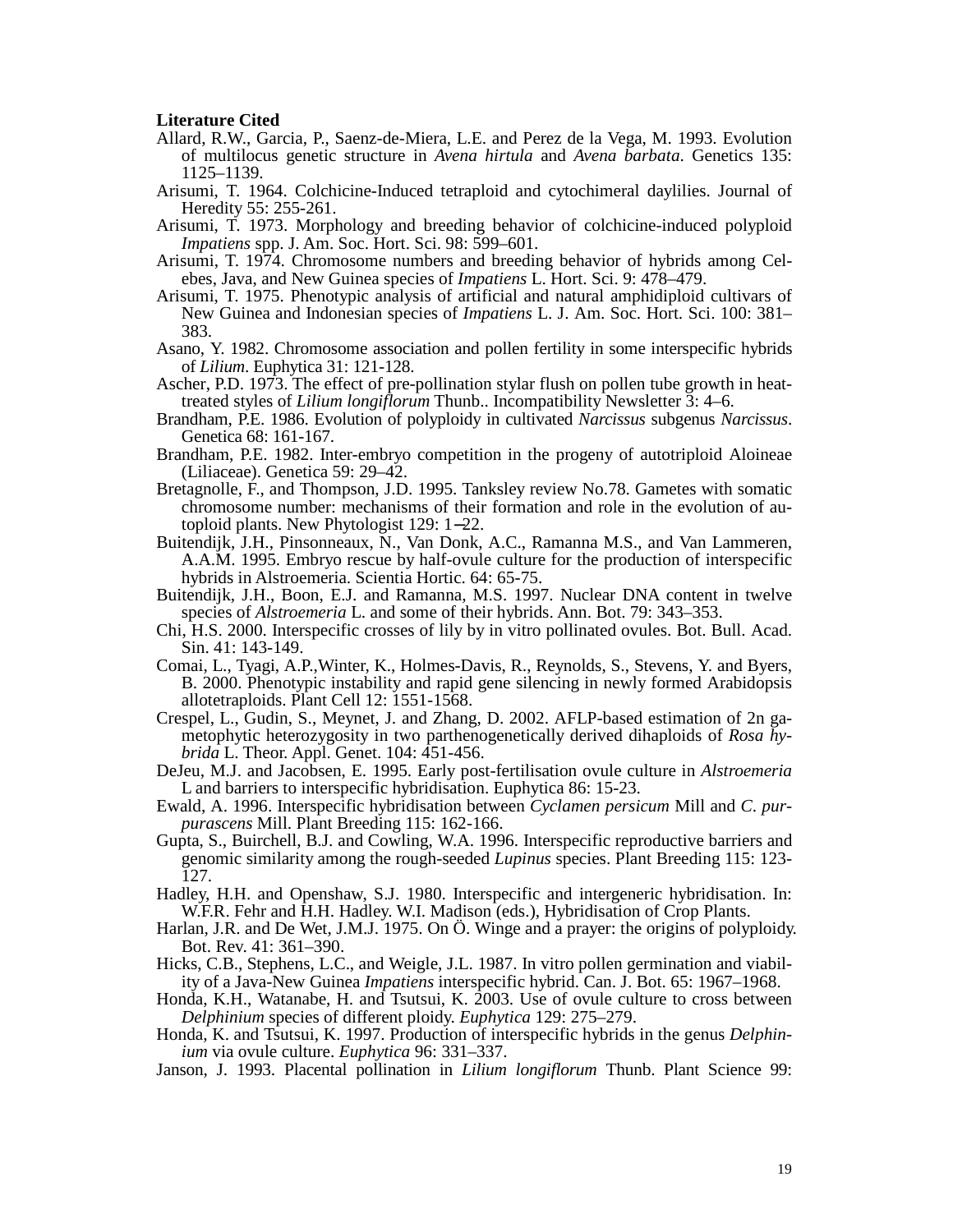105-115.

- Jiang, C.,Wright, R.J., El-Zik, K.M. and Paterson, A.H. 1998. Polyploid formation created unique avenues for response to selection in *Gossypium*. Proc. Natl. Acad. Sci. USA 95: 4419–4424.
- Kamstra, S.A., Ramanna, M.S., De Jeu, M.J., Kuipers, A.G.J. and Jacobsen, E. 1999. Homoeologous chromosome pairing in the distant hybrid *Alstroemeria aurea*  $\times$  *A. inodora* and the genome composition of its backcross derivatives determined by fluorescent in situ hybridisation with species-specific probes. Heredity 82: 69−78.
- Karlov, G.I., Khrustaleva, L.I., Lim, K.B. and Van Tuyl, J.M. 1999. Homoeologous recombination in 2n-gamete producing interspecific hybrids of *Lilium* (Liliaceae) studied by genomic in situ hybridisation (GISH). Genome 42: 681−686.
- Kato, J. and Mii, M. 2000. Differences in ploidy levels of inter-specific hybrids obtained by reciprocal crosses between *Primula sieboldii* and *P*. *kisoana*. Theor. Appl. Genet. 101: 690-696.
- Kato, J., Ishikawa, R., Mii, M. 2001. Different genomic combinations in inter-section hybrids obtained from the crosses between *Primula sieboldii* (Section Cortusoides) and *P. obconica* (Section Obconicolisteri) by the embryo rescue technique. Theor. Appl. Genet. 102: 1129-1135.
- Kroon, G.H. and Jongerius, M.C. 1986. Chromosome numbers of *Tulipa* species and the occurrence of hexaploidy. Euphytica. 35: 73-76.
- Lim, K.B., Ramanna, M.S., De Jong, J.H., Jacobsen E. and Van Tuyl, J.M. 2001. Indeterminate meiotic restitution (IMR): a novel type of meiotic nuclear restitution mechanism detected in interspecific lily hybrids by GISH. Theor. Appl. Genet. 103: 219-230.
- Lim, K.B., Chung, J.D., Van Kronenburg, B.C.E., Ramanna, M.S., De Jong, J.H. and Van Tuyl, J.M. 2000. Introgression of *Lilium rubellum* Baker chromosomes into *L. longiflorum* Thunb.: a genome painting study of the  $F_1$  hybrid,  $BC_1$  and  $BC_2$  progenies. Chromosome Research 8: 119-125.
- Lim, K.B., Ramanna, M.S., Jacobsen, E., Van Tuyl, J.M. 2003. Evaluation of  $BC_2$  progenies derived from 3 x 2 and 3 x 4 crosses of *Lilium* hybrids: a GISH analysis. Theor. Appl. Genet. 106: 568-574.
- Lu, C.S., and Bridgen, M.P. 1997. Chromosome doubling and fertility study of *Alstroemeria aurea x A. caryophyllaea*. Euphytica 94 1: 75-81.
- Martin, F.W. 1970. Compounds of the stigmatic surface of *Zea mays* L. Ann. Bot. 34: 835–842.
- Matzk, F., Hammer, K. and Schubert I. 2003. Coevolution of apomixis and genome size within the genus *Hypericum*. Sexual Plant Reproduction 10.1007/s00497-003-0174-8
- Merlin, C.M. and Grant,W.F. 1986. Hybridisation studies in the genus *Impatiens*. Can. J. Bot. 64: 1069–1074.
- Meijer, H., Van Kronenburg, B and Van Tuyl, J.M. 1998. Meer kleuren door chromosoomverdubbeling: soortkruising tussen *Nerine* en *Amaryllis*. Bloembollencultuur 109 (8): 34-35.
- Mok, D.W.S. and Peloquin, S.J. 1975. The inheritance of three mechanisms of diplandroid (2n-pollen) formation in diploid potatoes. Heredity 35: 295–302.
- Morgan, E.R., Burge, G.K., Seelye, J.F., Hopping, M.E., Grant, J.E., Warren, A.G.F. and Brundell, D. 2001. Wide crosses in the Colchicaceae: *Sandersonia aurantiaca* (Hook.) x *Littonia modesta* (Hook.) Euphytica 121: 343-348.
- Ohri D. and Khoshoo T.N. 1983. Cytogenetics of garden gladiolus, IV. Origin and evolution of ornamental taxa. Proc. Indian Natn. Sci. Acad. B49 No 3: 279-294.
- Okada, H. 1984. Polyphyletic allopolyploid origin of *Ranunculus cantoniensis* (4x) from *Ranunculus silerifolius* (2x) × *Ranunculus chinensis* (2x). Plant Syst. Evol. 148: 89- 102.
- Osborn, T.C., Pires, J.C., Birchler, J.A., Auger, D.L., Chen Z.J., Lee, H.S., Comai, L., Madlung, A., Doerge, R.W., Colot, V. and Martienssen, R.A. 2003. Understanding mechanisms of novel gene expression in polyploids. Trends in Genetics 19: 141-147
- Pasutti, D.W. and Weigle, J.L. 1980. Pollen fertility in Java New Guinea *Impatiens* inter-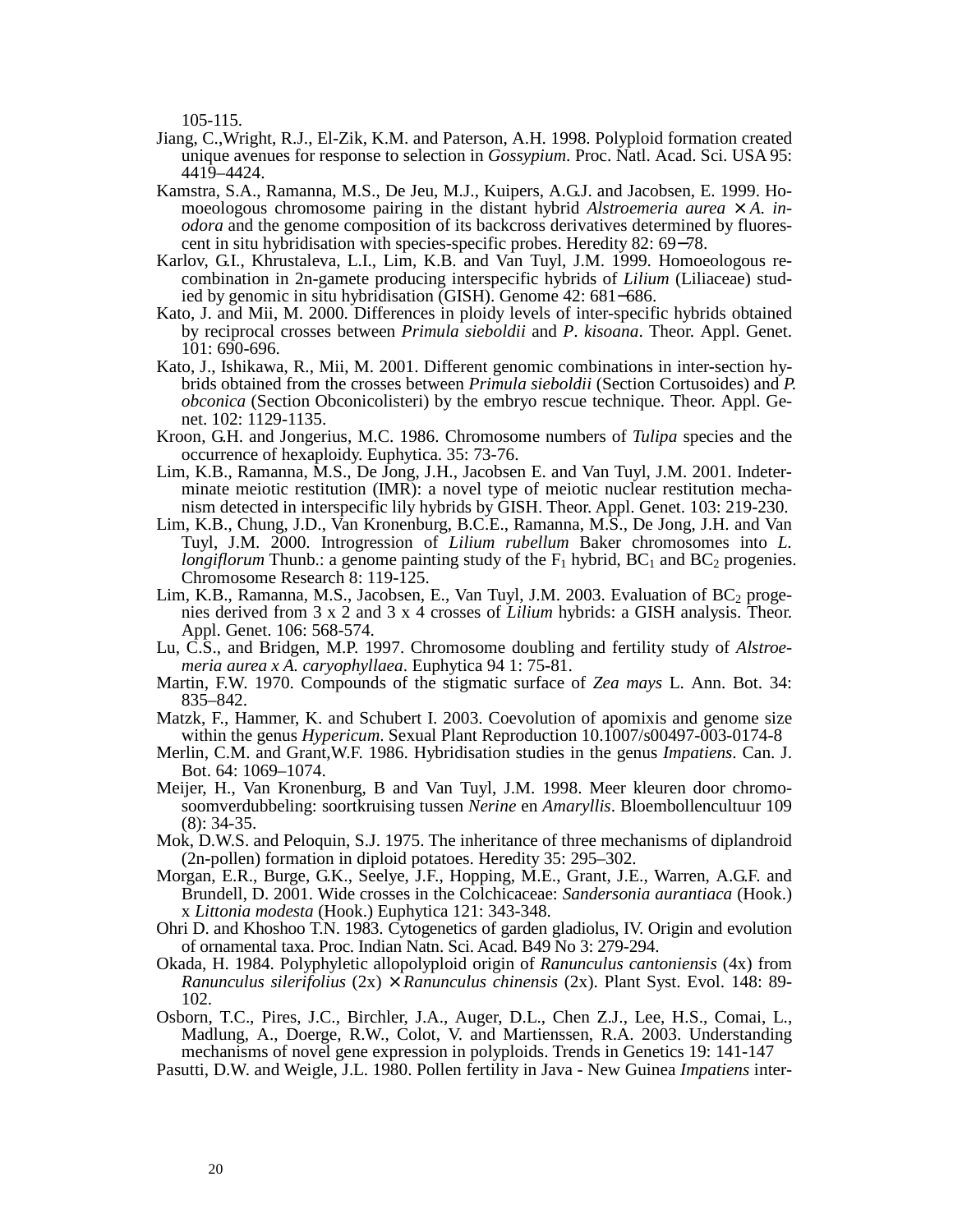specific hybrids. Can. J. Bot. 58: 384–387.

- Pasutti, D.W. 1977. Cytological study of some New Guinea, Java, and Celebes *Impatiens*  interspecific hybrids. MS Thesis, Iowa State University, Ames, IA.
- Ramanna, M.S. 1992. The role of sexual polyploidisation in the origins of horticultural crops: *Alstroemeria* as an example. In: A. Mariani and S. Tavoletti (eds.), Proceedings of Workshop: Gametes with Somatic Chromosome Number in the Evolution and Breeding of Polyploid Polysomic Species: Achievements and Perspectives, Tipolitografia Porziuncola–Assisi (PG) Italy, pp 83−89.
- Sharma, D.R., Kaur, R. and Kumar, K. 1996. Embryo rescue in plants A review. Euphytica 89: 325-337.
- Soltis, D.E. and Soltis, P.S. 1993. Molecular data and the dynamic nature of polyploidy. Crit. Rev. Plant Sci. 12: 243–273.
- Takahashi, C., Leitch, I.J., Ryan, A., Bennett, M.D. and Brandham, P.E. 1997. The use of genomic in situ hybridisation (GISH) to show transmission of recombinant chromosomes by a partially fertile bigeneric hybrid, *Gasteria lutzii* × *Aloe aristata* (Aloaceae), to its progeny. Chromosoma 105: 342–348.
- Takamura, T. and Miyajima, I. 1999. Varietal and individual differences in Crosscompatibility in the  $2x \times 4x$  crosses of Cyclamen *Cyclamen persicum* Mill.). J. Japan Soc. Hort. Sci. 68: 55–60.
- Throckmarton, T.D. 1980. Daffodiles to show and grow, and abridged classified list of daffodil names. American Daffodill Society: Tyner, Noeth Carolina, and Royal Horticultural Society: London.
- Tomkins, J.P., Wood, T.C., Barnes, L.S., Westman, A. and Wing, R.A. 2001. Evaluation of genetic variation in the daylily (*Hemerocallis* spp.) using AFLP markers. Theor. Appl. Genet. 102: 489-496.
- Van Creij, M.G.M., Kerckhoffs, D.M.F.J. and Van Tuyl, J.M. 1999. The effect of ovule age on ovary-slice culture and ovule culture in intraspecific and interspecific crosses with *Tulipa gesneriana* L. Euphytica 108: 21-28.
- Van Eijk, J.P., Van Raamsdonk, L.W.D., Eikelboom, W. and Bino, R.J. 1991. Interspecific crosses between *Tulipa gesneriana* cultivars and wild *Tulipa* species - A Survey. Sex. Plant Reprod. 4: 1-5.
- Van Tuyl, J.M., Bino, R.J. and Custers, J.B.M. 1990. Application of in vitro pollination, ovary culture, ovule culture and embryo rescue techniques in breeding of *Lilium*, *Tulipa* and *Nerine*. In: J. de Jong (ed), Integration of in vitro techniques in ornamental plant breeding, pp. 86-97.
- Van Tuyl, J.M. 1989. Research on mitotic and meiotic polyploidisation in lily breeding. Herbertia 45: 97-103.
- Van Tuyl, J.M., De Vries, J.N., Bino, R.J. and Kwakkenbos, A.A.M. 1989. Identification of 2n-pollen producing interspecific hybrids of Lilium using flow cytometry. Cytologia 54: 737-745.
- Van Tuyl, J.M. and De Jeu, M.J. 1997. Methods for overcoming interspecific crossing barriers. Chapter13 In: Sawhney and Shivanna (eds.), Pollen Biotechnology for Crop Production and Improvement, Cambridge University Press, 273-293.
- Van Tuyl, J.M., Van Dien, M.P., Van Creij, M.G.M., Van Kleinwee, T.C.M., Franken, J. and Bino, R.J. 1991. Application of in vitro pollination, ovary culture and embryo rescue for overcoming incongruity barriers in interspecific *Lilium* crosses. Plant Science 74: 115–126.
- Van Tuyl J.M., Van Dijken A. Chi H.S., Lim K.B., Villemoes S. and Van Kronenburg B.C.E. 2000. Breakthroughs in interspecific hybridisation of lily. Acta Hortic 508: 83- 88. 247-252.
- Van Tuyl, J.M., Maas, I.W.G.M and Lim, K.B. 2002. Introgression in interspecific hybrids of lily. Acta Hortic 570: 213-218.
- Veilleux, R. 1985. Diploid and polyploid gametes in crop plants: mechanisms of formation and utilisation in plant breeding. Plant Breed. Rev. 3: 253-288.
- Volker, P.W. and Orme, R.K. 1988. Provenance trials of *Eucalyptus globulus* and related